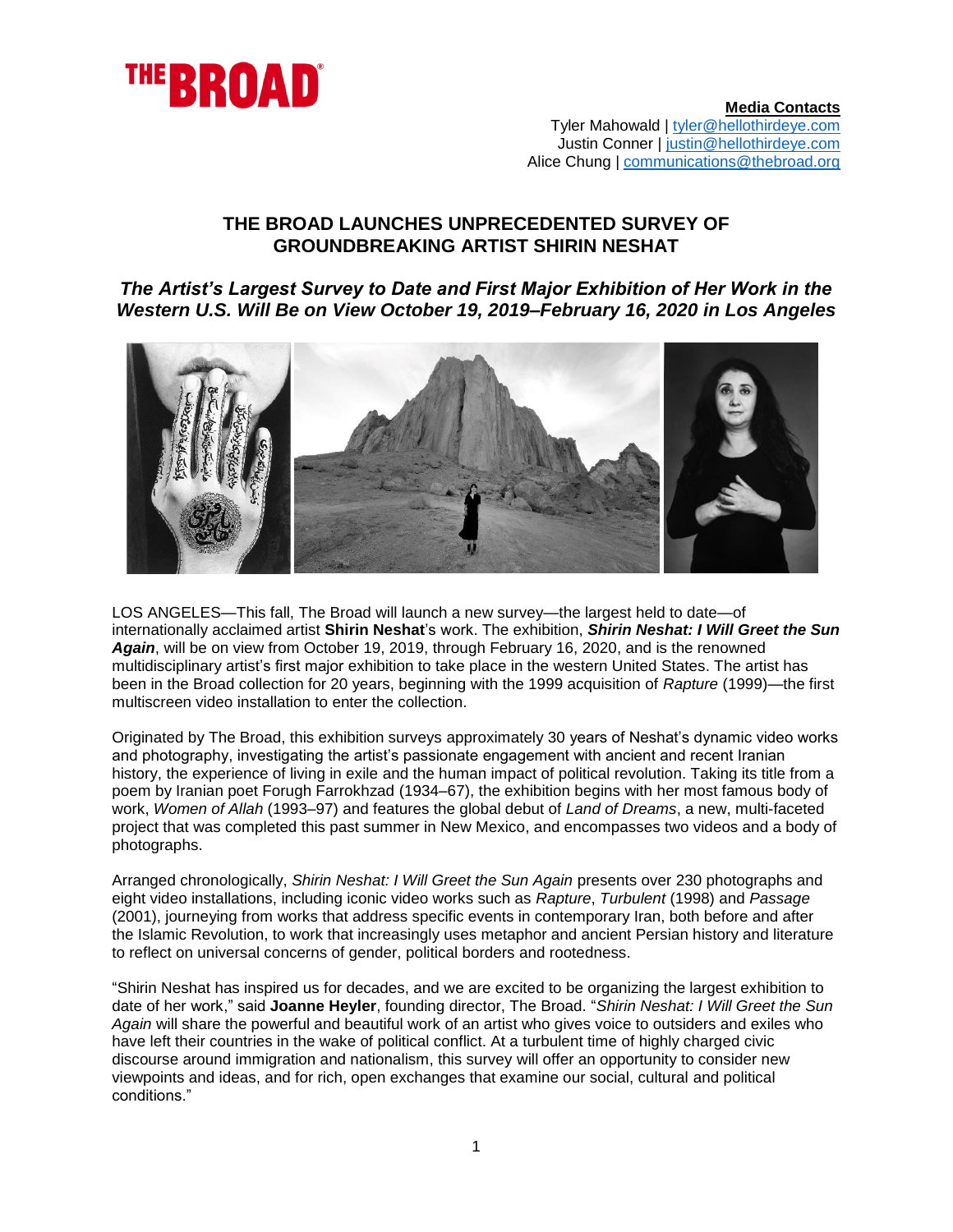Throughout her career, Neshat has constructed poetic worlds in which women and men navigate narratives that mirror interior and political realities. Inside of and against these metaphoric worlds, Neshat studies the specifics of both individual and cultural gestures and poses, often assembling and giving voice to real people who have lived through seismic events of recent history, including the Green Movement in Iran and the Arab Spring in Egypt.

"With the most thoughtful and imaginative approach, exhibition curator Ed Schad and The Broad have assembled a diverse group of work from my earliest to the latest offerings to reflect on the parallels as well as the evolution of my ideas from 1993 to the present. It has been rewarding to work closely with them on this show that can ultimately read as one cohesive narrative, presenting both my exploration of still photography as well as video installation," said **Neshat**. "*I Will Greet the Sun Again* will offer a rare glimpse into my artistic journey and process as I navigate various cultures such as Iranian, Moroccan, Mexican, Egyptian and Azerbaijan, exploring topics that seem to be mainly concerned with my own unresolved issues in the world, such as the questions of identity, homeland, political oppression and religious fervor, as well as an individual sense of displacement and alienation."

"Shirin Neshat has lived her life and made her art in between two different cultures, Iranian and American, and this existence has given her a poetic and penetrating ability to understand the physical and psychological borders of our world today: borders of nation, of gender, of exile and of spirit. Whether through studying contemporary events, the deep echoes of Persian history or the mysterious nature of dreams, Neshat vibrantly examines these borders, especially as she breaks through them," said **Ed Schad**, curator and publications manager, The Broad.

The survey is accompanied by a full-color catalogue that includes essays by **Schad**; **Farzaneh Milani,**  Farrokhzad's biographer and an authority on Iranian literature and feminism; **Godfrey Cheshire**, a prominent writer on Iranian cinema and contributor to The New York Times, Film Comment and Criterion; and **Layla S. Diba**, curator and scholar of Qajar Iran and modern and contemporary art. The catalogue features a conversation between Neshat and **Glenn D. Lowry**, an Islamic scholar and the David Rockefeller director of the Museum of Modern Art (MoMA).

Tickets are available now, and can be purchased in advance on The Broad's website at thebroad.org. Same-day standby tickets are also available for purchase onsite each day the museum is open. All special exhibition tickets include same-day general admission access to The Broad's third floor galleries, which feature a frequently changing selection of works from the Broad collection, one of the world's leading collections of postwar and contemporary art. The Broad is offering free admission to *Shirin Neshat: I Will Greet the Sun Again* every Thursday from 5 to 8 p.m. (last entry at 7 p.m.) during the exhibition's run. Ticket pricing for the exhibition is:

- \$20 for adults
- \$12 for students (18+ with valid student ID)
- Free for children 17 and under

The Farhang Foundation, a non-religious, non-political and not-for-profit foundation based in Los Angeles with a mission to celebrate and promote Iranian art and culture for the benefit of the community at large, is The Broad's cultural partner for the special exhibition. For news and updates, sign up for email newsletters at [thebroad.org](http://www.thebroad.org/) or follow The Broad on [Twitter,](http://www.twitter.com/thebroad) [Facebook](http://www.facebook.com/thebroadmuseum) or [Instagram.](http://www.instagram.com/thebroadmuseum)

Image credits (from left): Shirin Neshat: *Untitled (Women of Allah)*, 1996; *Land of Dreams* video still, 2019; *Ilgara*, from *The Home of My Eyes* series, 2015; © Shirin Neshat/Courtesy the artist and Gladstone Gallery, New York and Brussels.

# *Additional Exhibition Details*

For the first time in a major survey of Neshat's work, the exhibition will feature all three subsets of Neshat's iconic photography series, *Women of Allah*. The first wave, called *Unveiling* and evoking the words of Farrokhzad, presents the personal struggles of women caught between religiously rooted social codes and the forces and freedoms of their desires. The second wave finds its main voice in the poet Tahereh Saffarzadeh (1936–2008) and navigates Iran's changing concept of martyrdom—a concept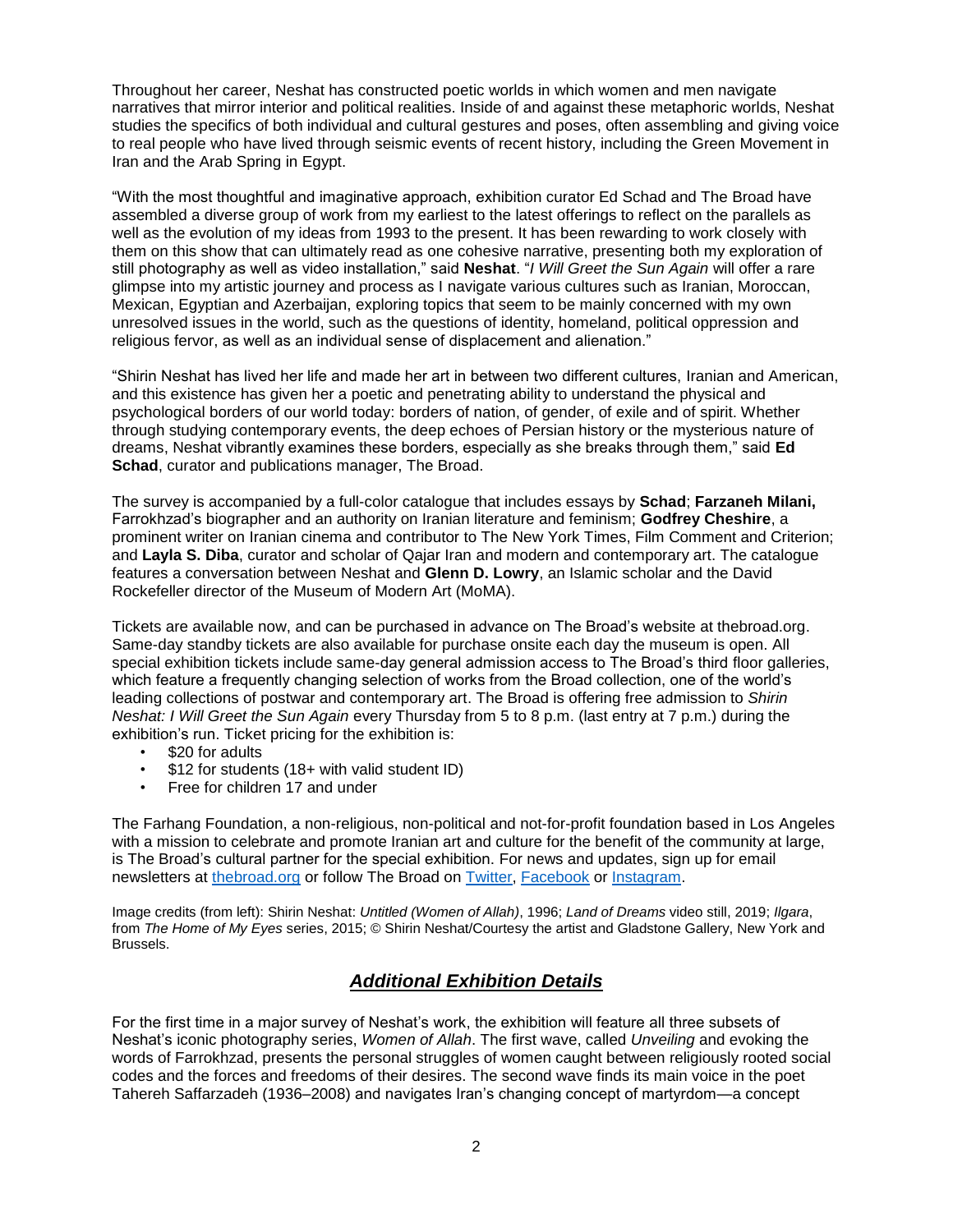overly simplified and stereotyped by the West. The final—and rarely shown—wave in this series was shot on Neshat's last trip to Iran in 1995, a body of work that features women inside of Iran in various poses of prayer and power.

Neshat's 2001 collaboration with composer Philip Glass, *Passage*, will act as a pivot in the exhibition from Neshat's early, personal work made specifically about living outside of Iran during some of the most turbulent times in the country's history to new bodies of work which reflect universally on global political events such as the Arab Spring. Three galleries will be devoted to monumental photograph installations of *The Book of Kings* (2012), *Our House Is on Fire* (2013), and *The Home of My Eyes* (2015), a series of portraits shot in Azerbaijan. Never-before-seen in the United States, *The Home of My Eyes* was on view at the Museo Correr during the 57th International Art Exhibition of the Venice Biennale in 2017 after debuting in Baku, Azerbaijan.

The second half of the exhibition features selections from Neshat's most recent work, including the films *Illusions and Mirrors* (2016, featuring Academy Award-winning actress Natalie Portman) and *Roja* (2016), and an ambitious, new work, *Land of Dreams*, which was completed this summer and is making its global debut in *Shirin Neshat: I Will Greet the Sun Again*. *Land of Dreams* examines the ephemeral nature of dreams as a window into the anxieties of the political moment, functioning as a critique and satire of both Iranian and American political systems while also showing the shared humanity and vulnerability of those living under social, political and economic injustice. The two videos in *Land of Dreams* feature an Iranian woman, Simin, making her way through the western United States as a photographer. In the process of her work, she not only collects portraits, but also the dreams of her American subjects, which she takes back to be logged at a mysterious colony. *Land of Dreams* also includes a new group of portraits of Americans of different backgrounds, ages and genders from Albuquerque, New Mexico, to Farmington in the Navajo Nation, to Las Vegas, Nevada. The portraits will be installed in varying sizes in one immersive gallery.

Neshat left Iran when she was 17 years old to complete her studies at the University of California at Berkeley, after residing initially in Los Angeles. Due to the turbulence of the Islamic Revolution (1978–79) and the Iran-Iraq war (1980–88), Neshat continued to live outside of her home country. She first gained renown for *Women of Allah*, as well as immersive videos such as *Rapture* and *Possessed* (2001), both in the Broad collection. Along with *Rapture* and *Possessed*, The Broad's photographs from Neshat's *Soliloquy* series (1999–2000) will be on view in the survey. Neshat completed her first feature film, *Women Without Men*, in 2009, and recently debuted a new feature film, *Looking for Oum Kulthum*, in 2018.

## *Related Exhibition Programs*

The Broad will present a dynamic series of public programs in conjunction with *Shirin Neshat: I Will Greet the Sun Again* with musicians, poets and authors exploring the feminism, mysticism and politics that are present in Neshat's artistic practice. In addition to the programs listed below, The Broad will also screen Neshat's two feature-length films, *Women Without Men* and *Looking for Oum Kulthum* (further details on these programs will be announced at a later date). Tickets and event information are available at thebroad.org/events.

#### **The Broad @ ARRAY Presents Shirin Neshat and Garrett Bradley in Conversation Saturday, October 19, 2019 | 3 p.m. Location: ARRAY, 180 Glendale Blvd., Los Angeles CA 90026 Tickets: Free (advance reservations will be available at thebroad.org/events beginning October 15)**

The Broad @ ARRAY, an ongoing film and dialogue series in partnership with filmmaker Ava DuVernay's nonprofit film collective ARRAY, brings together Shirin Neshat with filmmaker Garrett Bradley (whose films are featured in this year's Whitney Biennial) at the new ARRAY campus in Historic Filipinotown. The event will begin with screenings of excerpts from Neshat's new work, *Land of Dreams*, and Bradley's short film, *America*, followed by a conversation with the artists on the themes of movements and migration across time and land, which are explored in their work.

## **The Un-Private Collection: Shirin Neshat**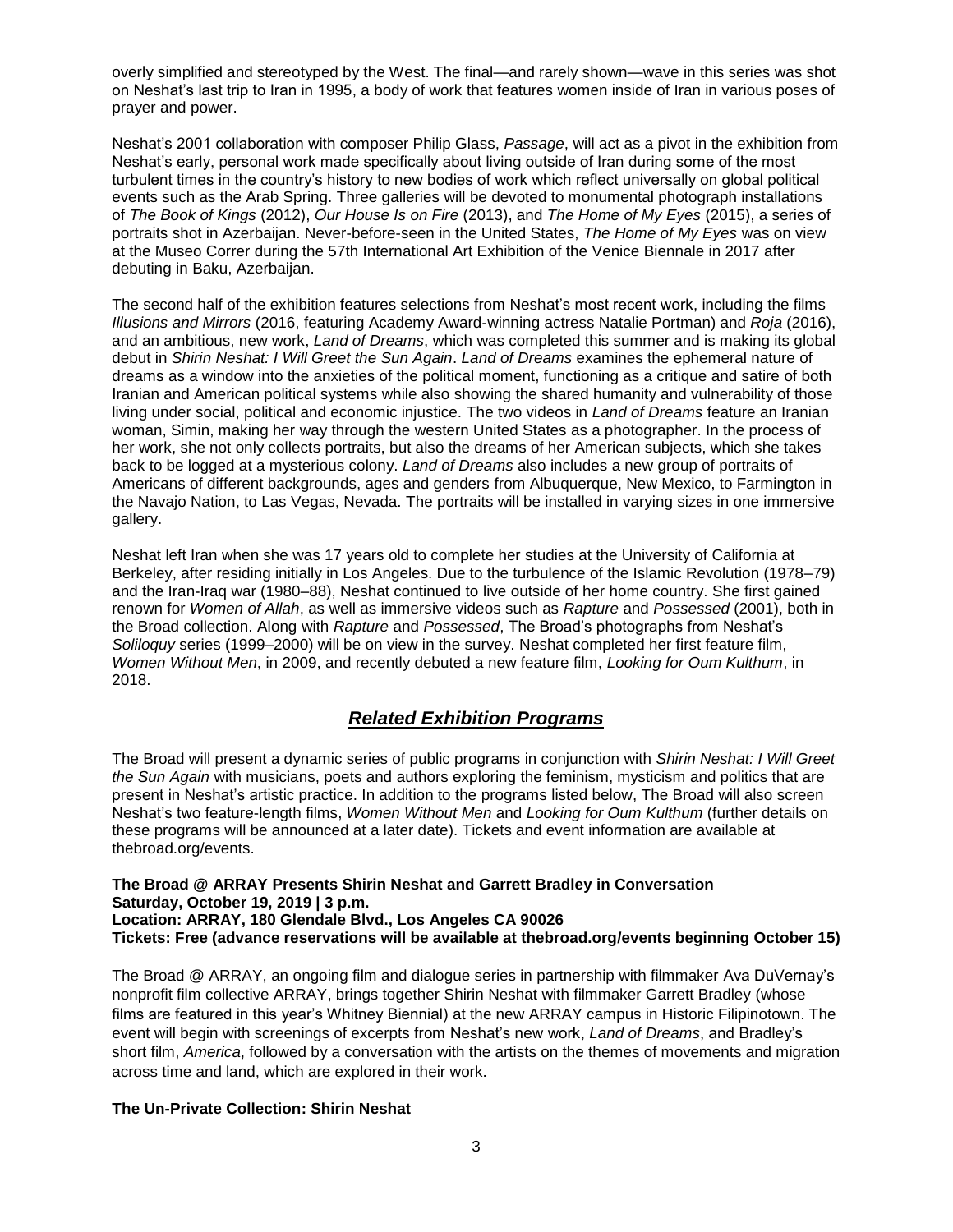### **Sunday, October 20, 2019 | 6 p.m.**

### **Location: Zipper Hall at the Colburn School, 200 S. Grand Ave., Los Angeles CA 90012 Tickets: \$25 (tickets include one-time, anytime access to** *Shirin Neshat: I Will Greet the Sun Again* **during the run of the exhibition)**

The next program in The Broad's Un-Private Collection series will present a conversation with Shirin Neshat, joined by her longtime collaborators, Shoja Azari and Ghasem Ebrahimian, moderated by Ed Schad, the curator of *Shirin Neshat: I Will Greet the Sun Again*. Sussan Deyhim, a frequent musical collaborator, will perform live music excerpts from Neshat's films.

#### **The Logic of Poetry and Dreams (Free** *Shirin Neshat: I Will Greet the Sun Again* **Gallery Events) Thursdays at 7 p.m. beginning Thursday, October 24 until Thursday, February 13, 2020 Tickets: Free with advance reservations or walk-up admission**

For millennia, poetry and literature have been at the heart of Persian culture and identity, forming the foundation for much of Shirin Neshat's practice. Emerging from the work of poets and writers from Rumi to Forugh Farrokhzad and from Attar to Shahrnush Parsipur are themes including mysticism, metaphor, exile, politics, the natural world, feminism, and intimacy, all of which are reflected in Neshat's films and photographs.

In conjunction with *Shirin Neshat: I Will Greet the Sun Again*, and taking place in the exhibition galleries, poets and artists across a range of media and from varied backgrounds will read, perform, and reflect upon Neshat's works, and delve into the universality of these very themes. Co-organized with independent literary curators Louise Steinman and Maureen Moore.

Free tickets can be booked in advance, and each event will have limited, walk-up admission on a firstcome, first-served basis.

*Please note that there will be no gallery talks on October 31 (Halloween)*, *November 28 (Thanksgiving Day), December 26, and January 2.* 

#### **Saturday Screenings | Every Saturday at 11 a.m. Location: Oculus Hall at The Broad, 221 S. Grand Ave., Los Angeles CA 90012 No advance reservations or tickets necessary**

Every Saturday from October 19, 2019 until February 15, 2020, The Broad will present free screenings of Shirin Neshat's feature-length films, *Women Without Men* and *Looking for Oum Kulthum*, and *The Making of Shirin Neshat's Land of Dreams*, a documentary on the artist's process and intention behind the creation of her most recent body of work. Screenings start at 11 a.m. every Saturday, and guests may enter and leave the screenings as desired.

### **Allegories of Flight Wednesday, February 5, 2020 | 8 p.m. Location: The Broad, 221 S. Grand Ave., Los Angeles, CA 90012 Tickets: \$25 (available at thebroad.org/events beginning December 1)**

Shirin Neshat's influences include artists and filmmakers whose works embody "poetic, philosophical, and highly politically charged narratives and visual style," and has stated that her own work—whether made in Morocco, Mexico, the United States or Iran—offers more questions than answers. Mysticism is important to Neshat's practice and to Persian culture, where flight plays an important role as a metaphor for the freeing of the spirit. This event will include live music, poetry readings and performance featuring artists mining a plethora of themes found in Neshat's work and Persian literature, including resistance, healing, metaphor and mysticism, to tell stories across a constellation of cultures and identities.

Renowned poets Natalie Diaz and Naomi Shihab Nye will present their work in Oculus Hall; Saint Abdullah and Davia Spain with Ahya Simone activate the first floor lobby space with live music; and Black Lives Matter co-founder Patrisse Cullors performs a newly commissioned performance work in the exhibition galleries.